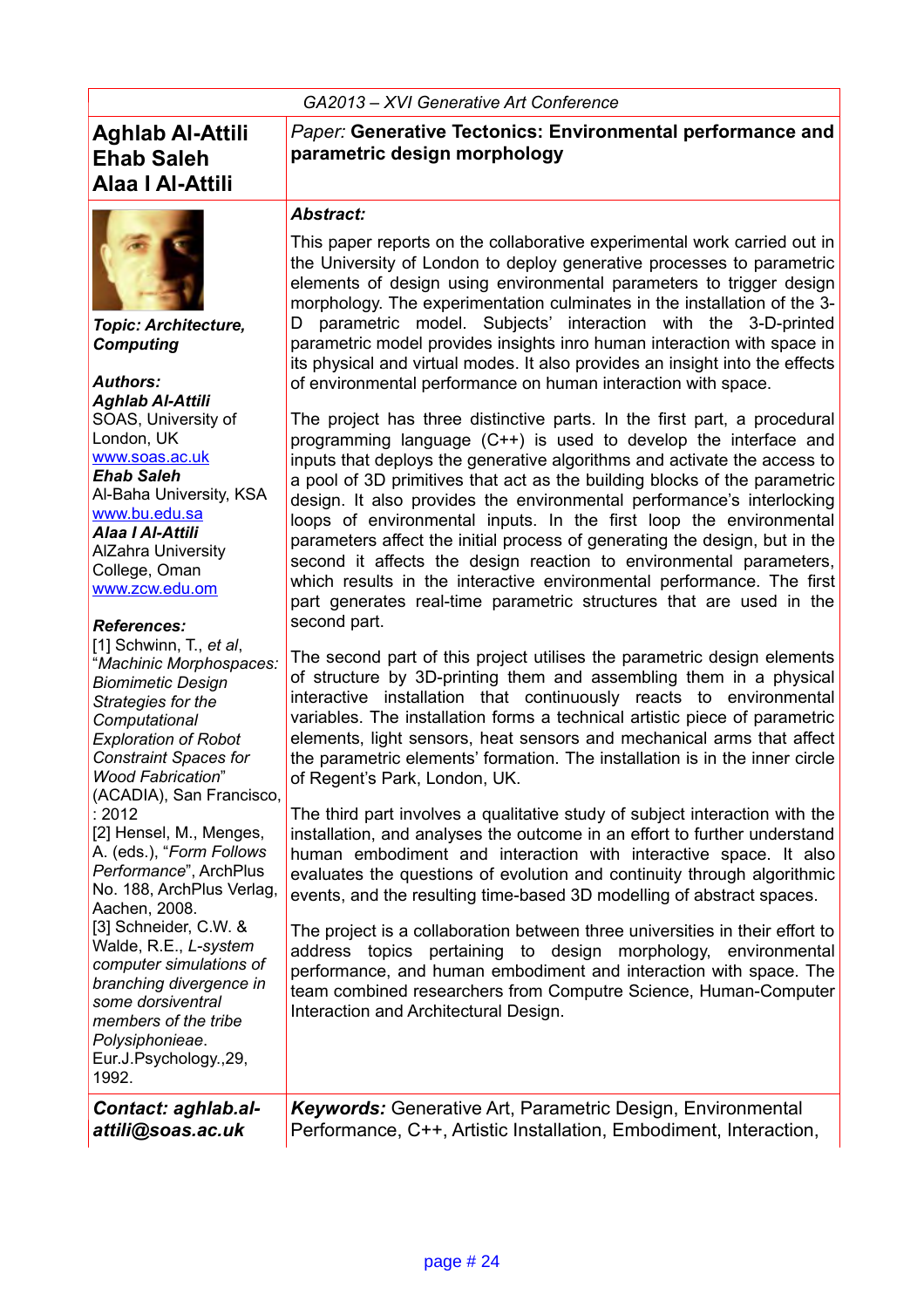# **Generative Tectonics: Environmental performance and parametric design morphology**

**Dr. Aghlab Al-Attili PhD.** 

*SOAS, University of London, UK Aghlab.Al-Attili@soas.ac.uk*

**Ehab H. Al-Sheikh Saleh MSc.** *Al-Baha University, KSA*

#### **Alaa I. Al-Attili MSc.** *Al-Zahra University College, Muscat, Oman*

### **Premise**

This paper reports on the collaborative experimental work carried out in the University of London to deploy generative processes to parametric elements of design using environmental parameters to trigger design morphology. The experimentation culminates in the installation of the 3D parametric model. Subjects' interaction with the model provides indicators of human interaction with space in its physical and virtual modes. It also provides an insight into the effects of environmental performance on human interaction with space.

The project has three distinctive parts. In the first part, a procedural programming language (C++) is used to develop the interface and inputs that deploys the generative algorithms and activate the access to a pool of 3D primitives that act as the building blocks of the parametric design. It also provides the environmental performance's interlocking loops of environmental inputs, which results in the interactive environmental performance. The first part generates real-time parametric forms that are used in the second part.

The second part of this project utilises the parametric design elements by assembling them in a physical interactive installation that continuously reacts to environmental variables and users. The installation forms a technical artistic piece of parametric forms, light sensors, thermal sensors, motion sensors and mechanical arms.

The third part of the project performs a qualitative study of subject interaction with the installation, and analyses the outcome in an effort to further understand human embodiment and interaction with reactive space. It also evaluates the questions of evolution and continuity through algorithmic events, and the resulting time-based 3D modelling of abstract spaces.

The project is a collaboration between three universities in their effort to address topics pertaining to design morphology, environmental performance, and human embodiment and interaction with space. The team combined researchers from Computre Science, Human-Computer Interaction and Architectural Design.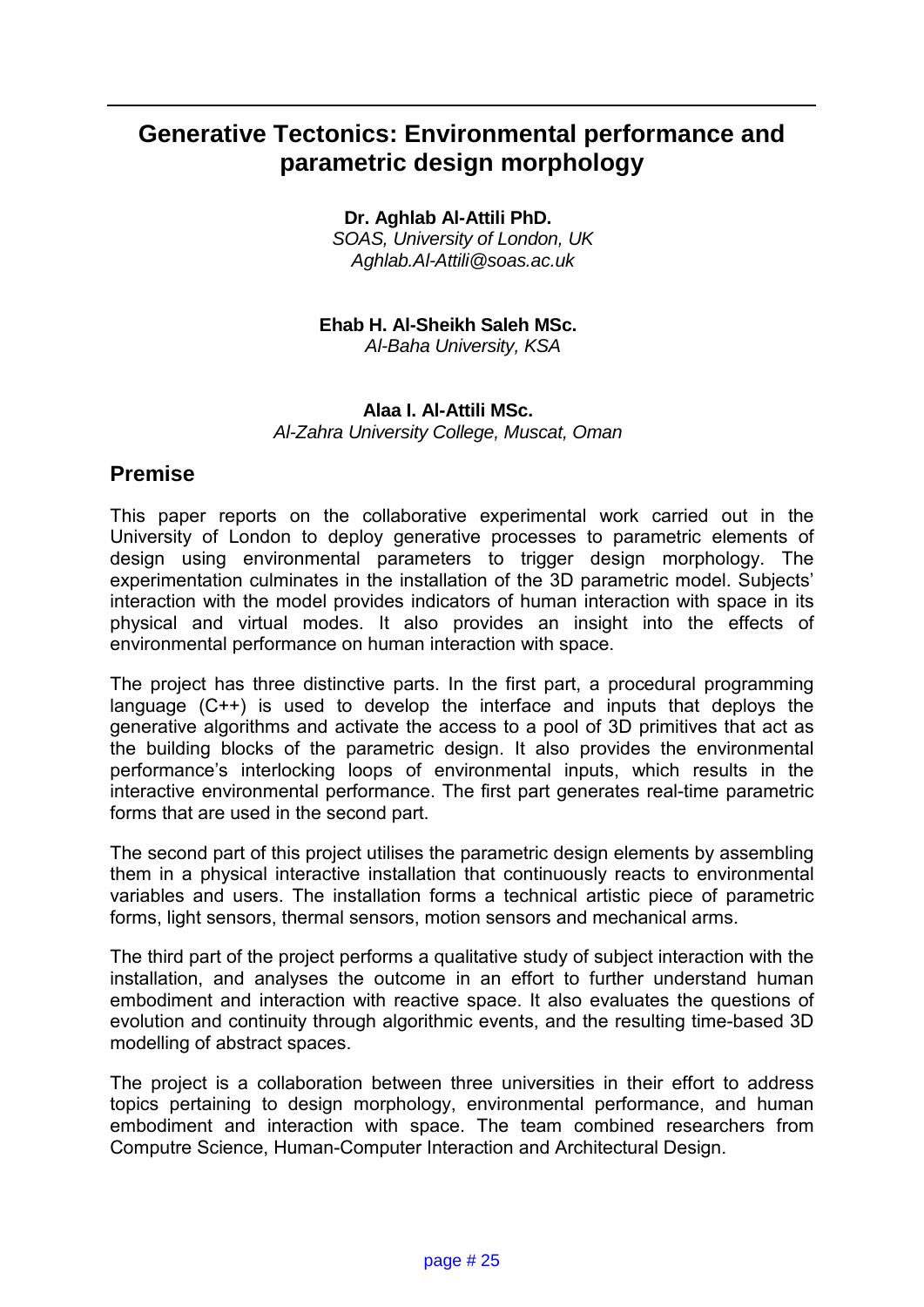### **1. Interaction, the** *'generative'* **and** *'Technomethodology'*

The development of Human-Computer Interaction (HCI) is founded on the design, evaluation and implementation of interactive computing systems. Interaction came in many different styles that ranged from command line interface to three dimensional ones. The drive behind the development of these interfaces was the need to enhance the interaction between the user and the machine. As a result, the field of Interaction Design (IxD) came to lay the groundwork for intangible human experiences. Many areas of research overlap with HCI, however; arguably the most important element in the development of HCI is the distribution of user-centred design approach to encompass multi-users. The ethnographic studies of the environments in which users participate extended to encompass human experience (Agre 1997). *Technomethodology* (Dourish 1998) came as a result of the amalgamation of these concepts, which in turn shifted the emphasis from the *system* to the *interaction* within the 'interactive system design' (Benyon *et. al.* 2005) (Newman & Lamming 1995).

*Technomethodology* addresses the context with terms such as *space*, *place*, and *locale* (Dourish 2001). The authors argue that the approach has a significant relevance in the case of generative design; however, the generative process requires a different approach based on the profound understanding of the concept of responsiveness and its implications on immersion and interaction.

Fox and Kempt explore the notion of interactivity in relation to the built environment with focus on the concept of responsiveness. They argue that the user and the environment are linked through a conversation (2009). The researchers argue that this conversation introduces a 'Husserlian' notion of intentionality on behalf of the generative environment. The duality of action and reaction, Fox and Kemp argue, implies an intermediate stage of processing. In its totality, the implied potential which is incidentally suggested by the idea of 'generative art' is a duality that has the quality of a binary opposition system. Karandinou suggests that the traditional binary opposition of form and matter is changing and she uses Derrida's temporal notion of 'opening up' to indicate new found elements in this binary opposition (2011). The researchers in this paper argue that the simpler schema of sensor's input, processor, active output implies notion of intentionality of action. This implied notion is further pushed forward by the complexity of the algorithm and its responsiveness to human interaction in conjunction with environmental performance.

The project highlights the notion that familiar interaction forms the basis of embodied interaction, which, in turn, triggers the sensors providing them with an input and, therefore, resulting in an output that reflects the original embodied action. A deeper understanding of this interaction may provide a better understanding of the resulting environment. In a way, the project deploys a '*generate and test procedure'* proposed by Rowe (1987).

In order to understand the process, the researchers abstracted the process in an effort to simplify inputs and outputs. What follows will describe the system.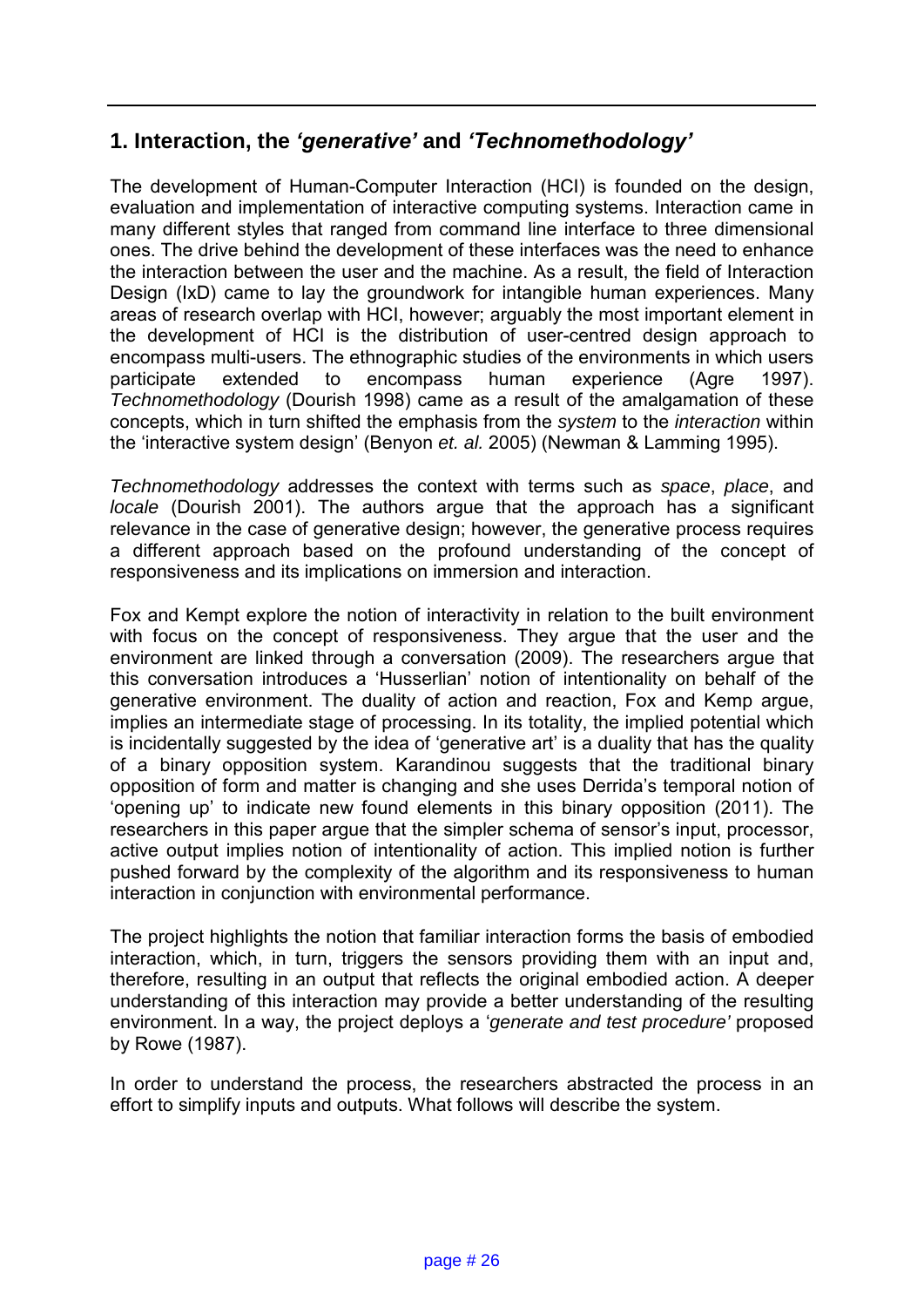# **2. System design**

An interactive system is designed using a procedural programming language (C++). The system architecture is modelled using collaboration agents such as presentationabstraction-control (PAC). The system is used for to its hierarchical structure, which naturally lends itself to the processes implicated in this activity. Previous incarnations of this design interface witnessed the use of model-view-controller (MVC) and using the slightly different Lisboa collaboration objects architecture.



*Conceptual architectural models of interactive systems (Palanque et. al., 2000)*

The interface deploys inputs to operate the generative algorithms and to activate the access to a pool of 3D primitives that act as the building blocks of the parametric design. Several variations are rendered using the L-system. In its simplest states, the system is composed of:

- Variables  $(V)$  = a set of 3D primitives, of which
- Origin  $(O)$  = the initial primitive to be deployed
- Rules  $(R)$  = the rules that decide which primitive to generate next

The 3D primitives are parametrically linked using rules that adapt width, height and depth in reaction to the inputs. Kieras and Meyer's diagram of potential inputs and outputs provides a useful summary upon which the researchers relied to experiment with the inputs. The ultimate reason for using this model is the implied intention of enabling HCI capability, if even on an initially abstract level.



*Human-Computer processing and interaction systems (adapted from Kieras and Meyer 1997)*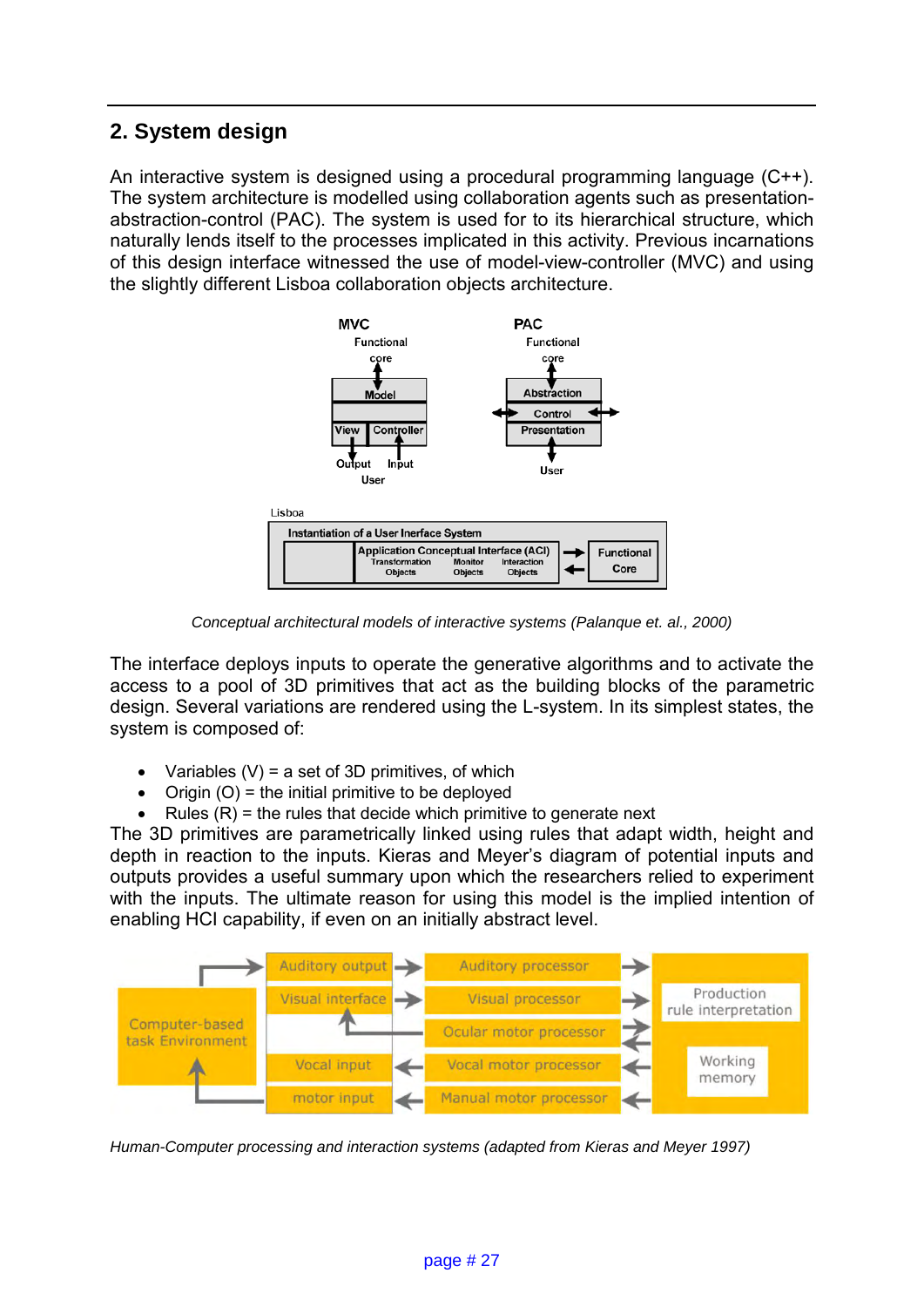The resulting outcome is an input-enabled software that has the capability of receiving four inputs that are modified by the algorithm to produce the output. The enabled input sensors used are light

- o Thermal detection sensor
- o Light detection sensor
- o Motion detection sensor

The output is in the form of an electric impulse that activates a unit, which contains a linear actuator attached to a set of elements. The unit mobilises the set of shapes that in their totality engulf a primitive shape that mirrors the corresponding generated primitive. The following part describes the primitives and how they are formed.

### **3. Primitives and variations**

The values generated by the sensory inputs, when using hardware, or from manual inputs through the interface, are used to activate the access to a pool of 3D primitives that act as the building blocks of the parametric design. The generated primitives were limited to three levels for the purpose of experimentation. The primitives are: rectangle, hexagon and octagon.



*The three primitives that can be generated: Rectangle, Hexagon and Octagon.*

The dimensions of the primitive is decided by the algorithm but is influenced by the sensory input. When transformed into the installation, the *Gestalt's foreground / background principle of* perception is deployed, and the primitive becomes the void which is formed by the surrounding primitives. This transformation facilitates dimensions control and therefore reinterprets the generative capability, which, otherwise, would have been difficult in an installation.



*The primitive is the white void appearing in the middle, and is formed by the conjoined dark shapes*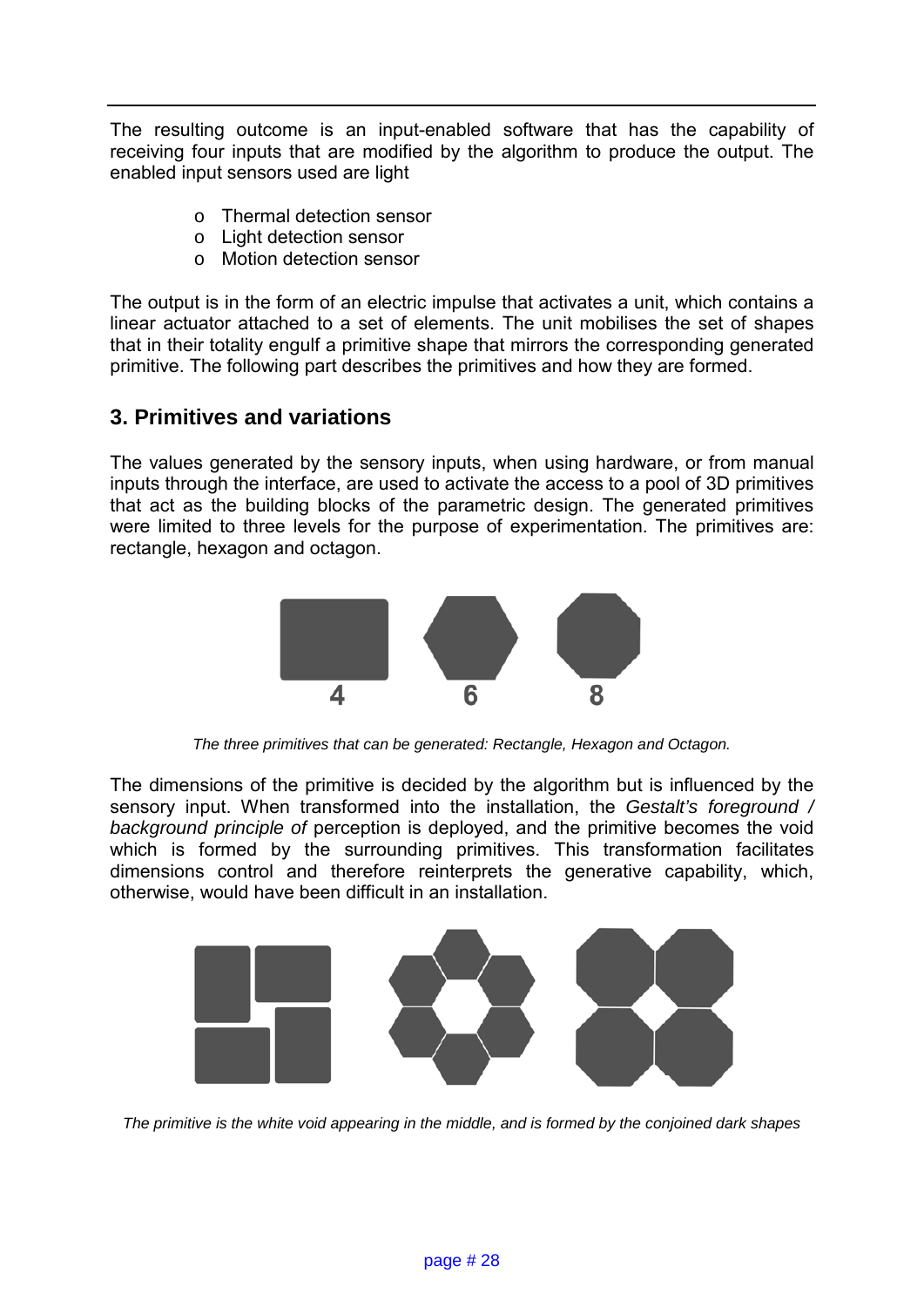The movement of surrounding primitives to form the void is controlled by linear actuators. The distance and direction of movement is delivered through the actuator attached to each shape, but is decided by the algorithm. The shapes are generated inside a 3D virtual environment to provide a point of origin and the corresponding values. Each shape can perceptually move in four directions. By perceptually, we mean that a single shape moves in two directions only since the linear actuators operate in two directions. However, since the panels are aligned in perpendicular position to each other, extra two dimensions can be achieved perceptually by moving the perpendicular panels.



*The shapes move in four perceptual directions. The change in location changes the size of the void.* 

The design of the system and the algorithm that runs belong to the realm of the theoretical, however, to realise the design in reality is a different challenge. The following section will address this side of the project.

#### **4. Enacting a generative process**

The set of processes implied in realising an installation are different than those encountered in the design stage. To assemble a physical interactive installation that continuously reacts to environmental variables requires a prototype modular unit, which can be replicated. What follows will describe the modular unit.

#### **4.1. Mechanisms and sensors**

The isometric figure, which follows below, illustrates the composition of the elements that form the unit of structure in the case of the rectangular composition. Each void is formed by four shapes, which form a unit. Each unit, of four shapes, is equipped with three input sensors and four linear actuators. Upon the receipt of an output, each shape reacts in an identical manner, but in a different direction. As such, each of the four linear actuators belonging to one unit, behave in an identical manner, however, and depending on the way they are positions, the resulting movement is different. It is possible to utilise the same unit output to control other units. This suggests that sensors can be attached to one unit for input, but the output can be utilised for more than one adjacent unit. It is also possible to interpolate the output of two units to have variations in the formations.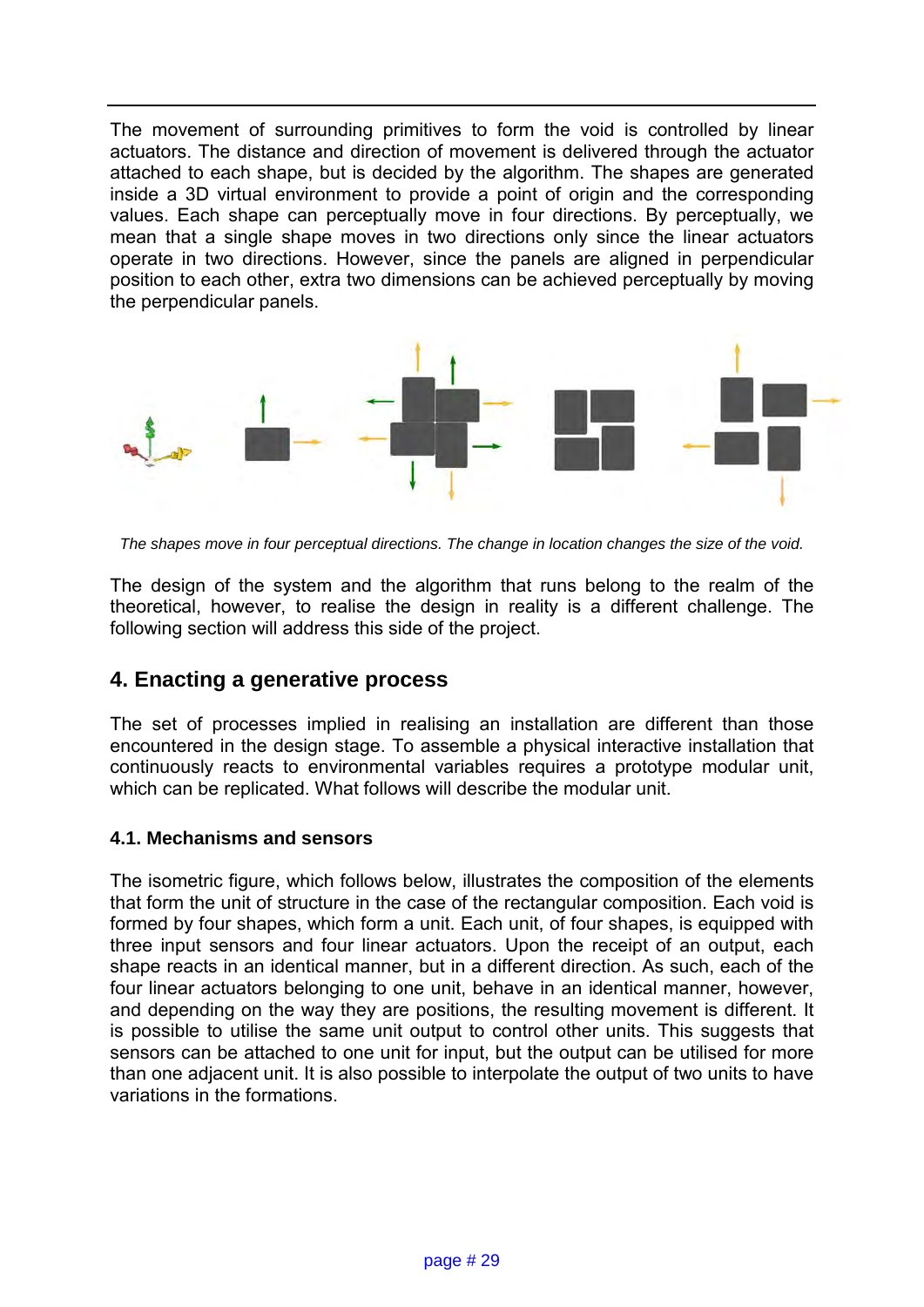

*The shapes move in four perceptual directions. The change in location changes the size of the void.* 

The figure above constitutes a unit in the installation. The unit is mounted into a spaceframe that holds other units. The link to the spaceframe is equipped with the technological wiring in order to connect the sensors and to connect the linear actuators. The panels are mounted on adjustable revolving screws in order to fine tune the panels and to change the alignment as necessary.

#### **4.2. Assembled structure**

When the units in the diagram above are joined together and mounted on the spaceframe, the result is a wall that seemingly has a similar pattern. The centre point of each pattern contains the sensors and therefore, they are exposed to changes in the environment only when a human user passes by, or is visible to the centre of the unit.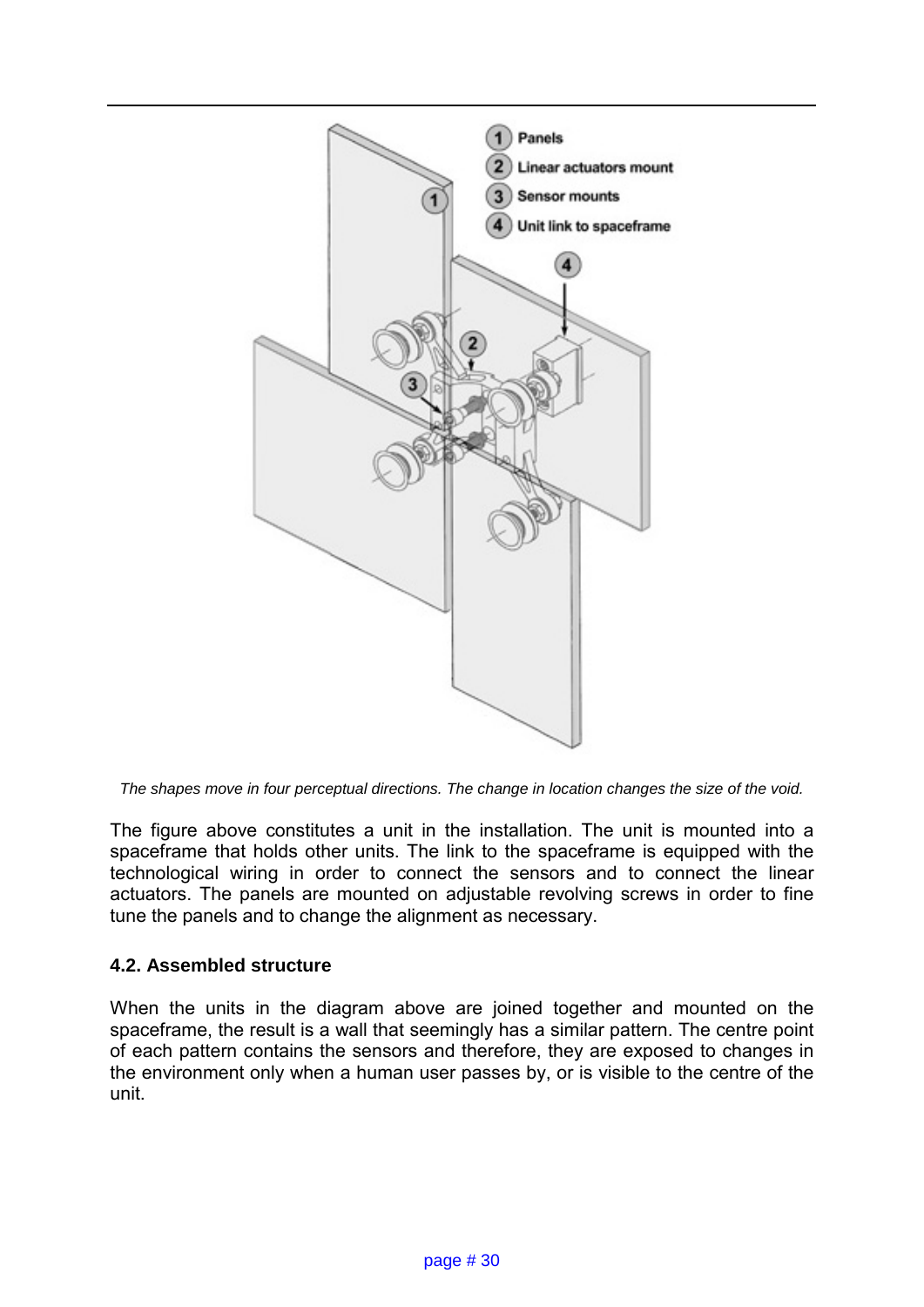

*The assembled units displaying two different behaviours reacting to two sensory inputs.* 



*The assembled units in relation to human scale.*



*A 3D rendered scene of the assembled units.*

The figures above demonstrate the different behaviours in reaction to sensory inputs triggered by human or environmental factors. While the environmental factors triggered light and thermal sensors, human factors triggered light and motion sensors. To measure interactivity a qualitative study was prepared with random subjects picked from the visitors of this installation. This was done using an unstructured interview where the main objective was to explore the theme of interactivity. In this process of exploration, other themes that either supported interactivity, or opposed it were probed. Several themes relating to interactivity emerged from the interviews. One of the major themes was the sense of the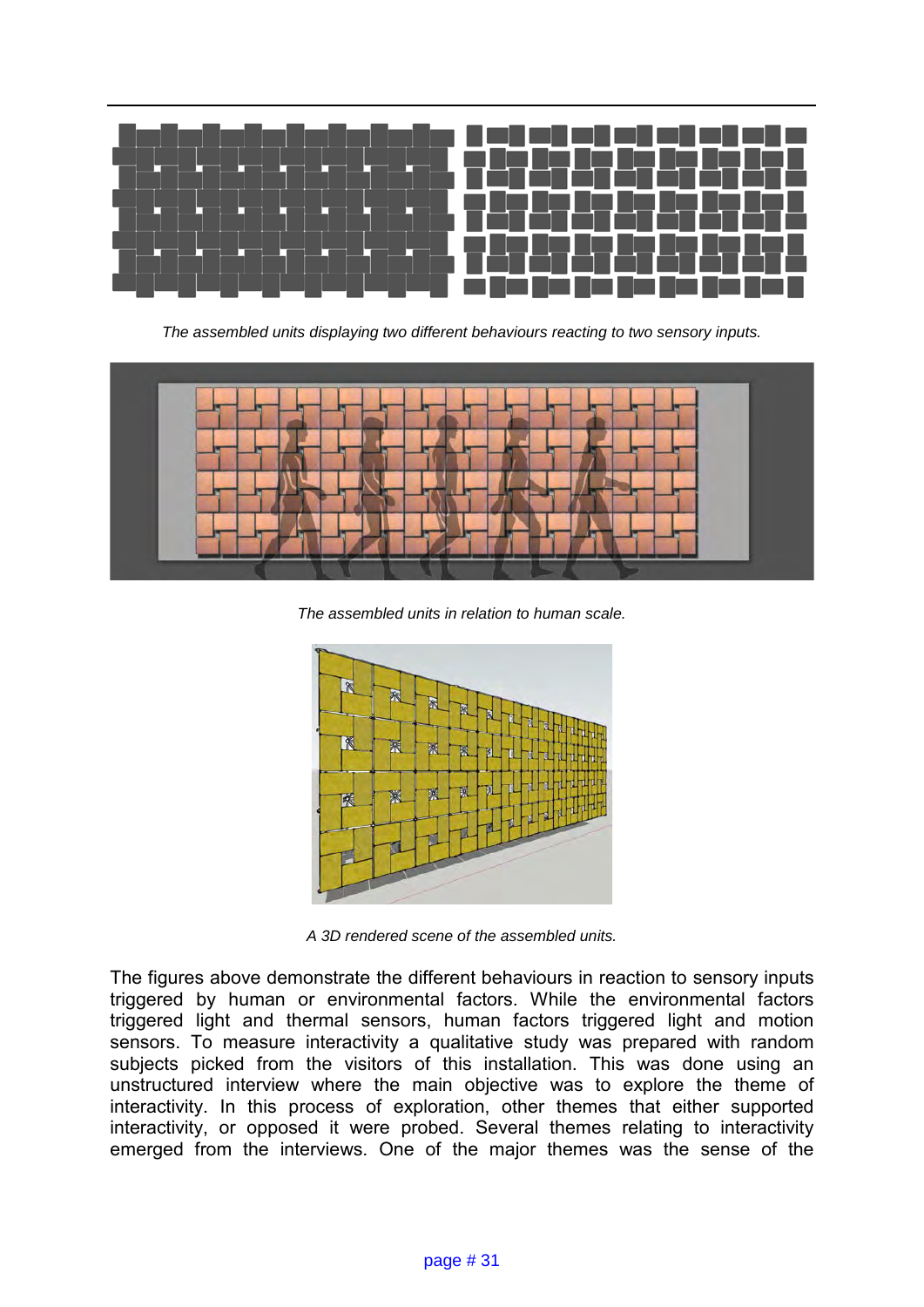installation being 'alive'. Subjects expressed the sense of dealing with a 'conscious' or an intelligent entity. Along these lines several expressions were used, such as '*smart* wall', 'motors were *breathing'*, 'is *it feeling* hot?!' and 'I don't want to *annoy it*. *It* might decide to *swallow me*!' (italics for emphasis)

## **5. Discussion and conclusion**

Minsky proposes a frame of reference that is used by humans in their perception and interaction with the environment. He suggests that this frame of reference is representative of knowledge (1975). We cultivated this sense by introducing a modular unit that acts as a frame of reference for the user's and the system's knowledge. In this process we rely on the nature of the parametric design which equally relies on the concept of the reference point, albeit for different reasons. Subject's ability to recognise patterns and associate knowledge to the behaviour suggests more complex processes taking place at the same time. Simon characterises these by their iterative nature (1973). The researchers characterise the behaviour of the system as being generative, which is not due to the algorithms deployed, but due to the environmental factors and human behaviour affecting the output. The characterisation finds resonance in Steadman's problem solving approach (1979). Accordingly, subjects viewed the installation as an entity. This characterisation of an object is due to the subject's ability to attribute the qualities of an entity to the installation. The installation did not have the image of an entity, but had the qualities of an entity. The qualities were evidenced by the themes expressed by subjects. The qualities were generated by the system, and the randomness of reactions applied an element of familiarity. The value of familiarity is preserved through interaction; therefore, interactive objects are familiar objects. Familiarity when expressed by subjects appeared to be an abstract feeling; however, when experienced, appeared to take place with a tangible object.

The researchers realise the limitations of this experiment since it is still far from providing a formal testing procedure. They also note that this is the nature of experimental work.